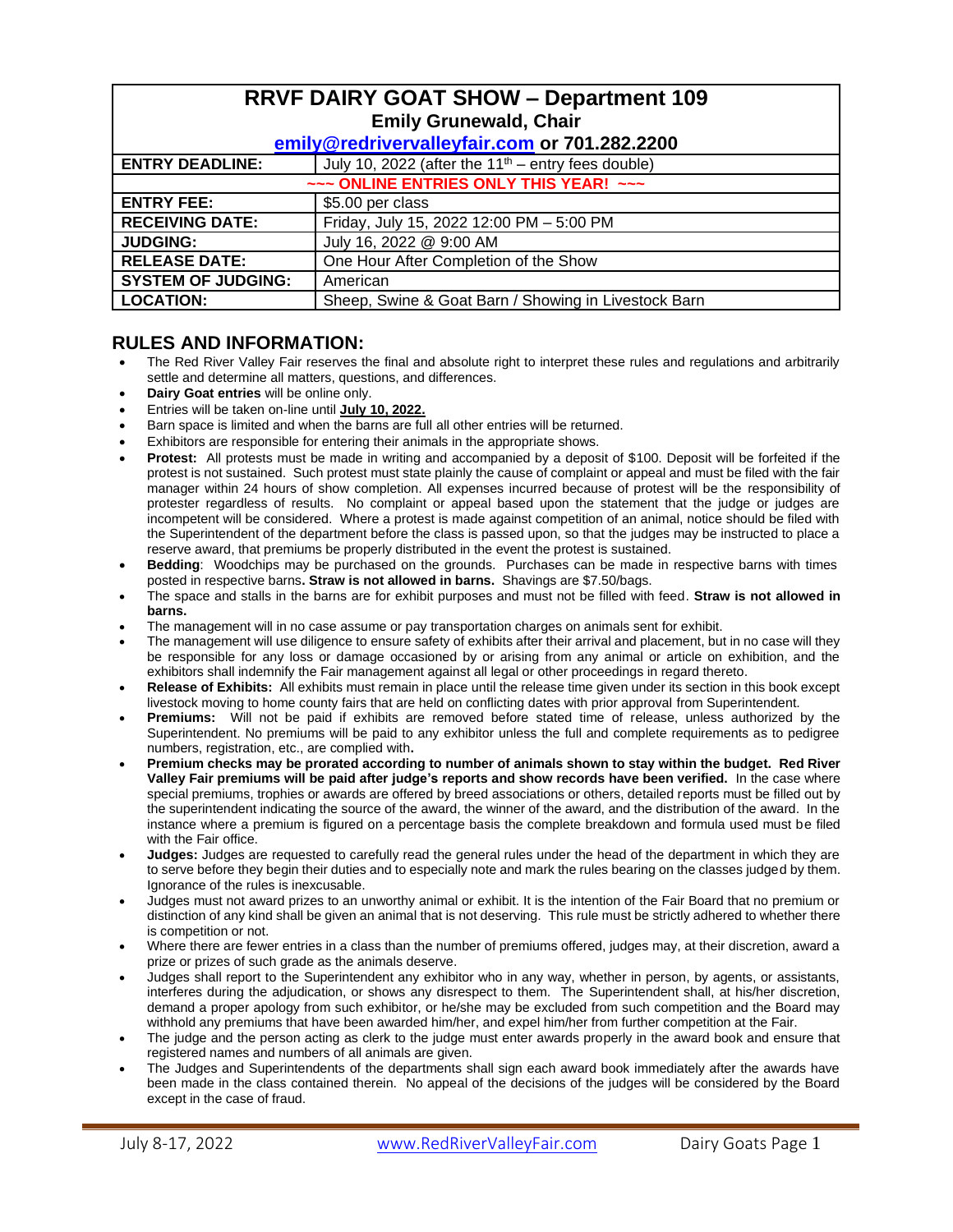- **All Alleys Must Be Clean and Accessible to the Public Between 10:00 am and 10:00 pm. Failure to do so could result in premiums withheld by the Fair and/or suspension from future shows.**
- Satisfactory evidence to the Superintendent in charge will be required that the animals exhibited as breeders are not barren. No awards will be made where there is unsoundness in breeding animals, or where there is any question as to its transmissibility.
- Each Superintendent must take charge of the books and return them promptly to the Fair Manager's office as soon as each is judged. No changes will be allowed in the judge's book unless by order of the Board. It shall be the duty of the Superintendent at the close of the Fair to make such suggestions for improvements as said occur to them during the Fair.
- Fast Driving or Riding of any description will not be permitted within the grounds. Any violation of this rule will be severely dealt with by the Management and the guilty person removed from the grounds. Automobiles are prohibited in any section of the grounds whenever safety demands.
- **No smoking in the barns or area around the barns**
- The Red River Valley Fair is a member of the North Dakota Junior Point Show Program. For information on the program log onto: [www.ndjpsa.com.](http://www.ndjpsa.com/)
- Health certificates from licensed veterinarians are required on all out of state animals.
- North Dakota Origin Livestock Health Certificates not required.
- Registration papers are required on all animals
- Arrival: You are welcome to arrive early and use the tie-outs but please, if you are arriving before 8:00 am on the 16<sup>th</sup> of July, call for availability of stalls in the barn.
- State health standards must be met. Refer to Livestock Section Rules for regulations & health rules. Contact your local veterinarian for regulations on bringing cattle into North Dakota.
- All entries that leave the show prior to its completion without Superintendent's approval will forfeit all premium money.
- All Dairy Goat entries must be ADGA registered goats
- Junior and senior shows are separately sanctioned shows
- Show order is subject to change
- ADGA rules apply

**On behalf of the Red River Valley Fair Association, we ask that you keep your livestock areas clean and well maintained. We recommend that the majority of your cleaning is done prior to 8:00 am or after 8:00 pm. This will help us prevent the possible transmission of** 

## **E. Coli to our guests. Thank you Red River Valley Fair Management**